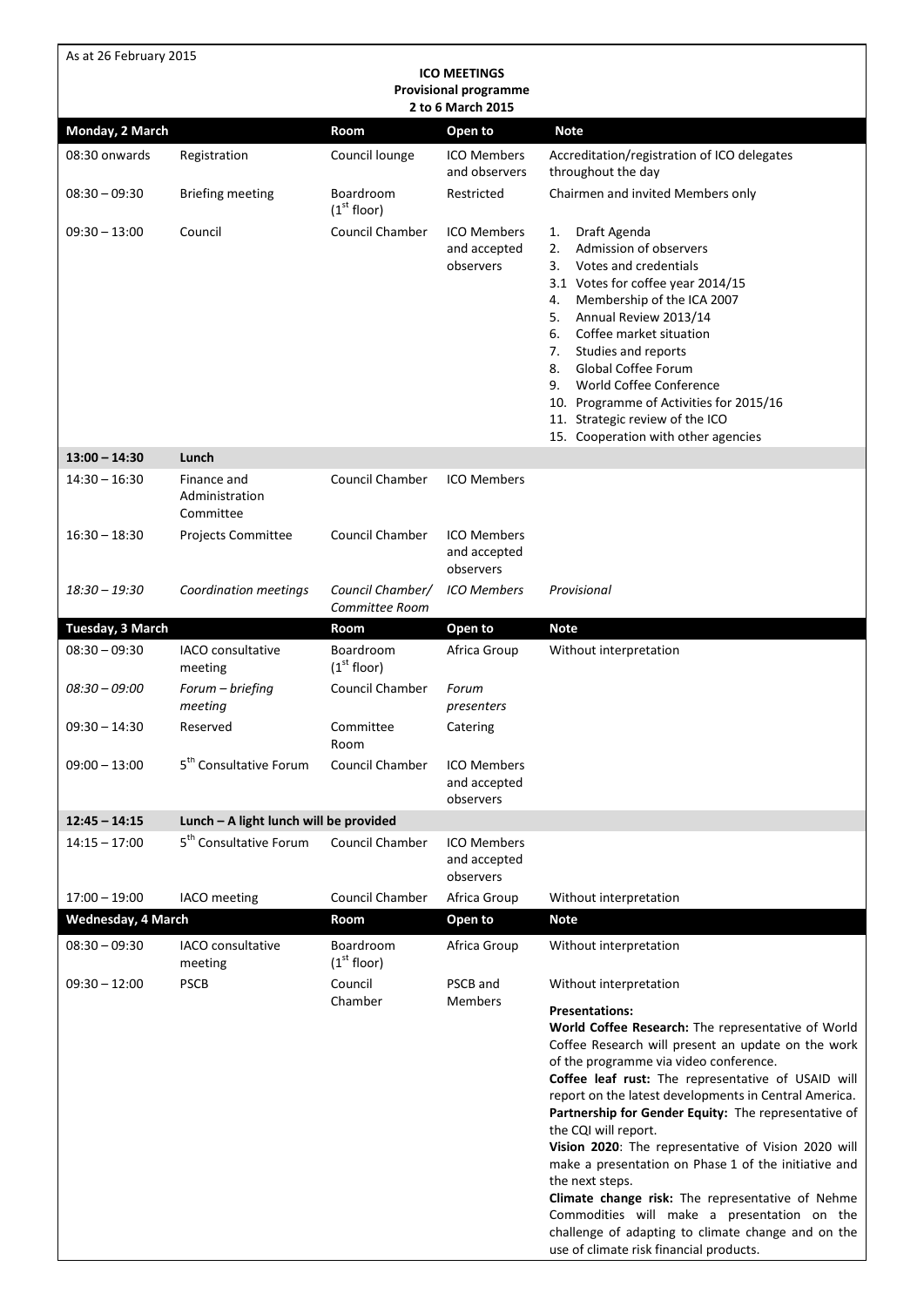| $12:00 - 13:00$   | Coordination meetings                                   | Council Chamber/<br>Committee Room   |                                                 |                                                                                                                                                                                                                                                                                                                                                                                  |
|-------------------|---------------------------------------------------------|--------------------------------------|-------------------------------------------------|----------------------------------------------------------------------------------------------------------------------------------------------------------------------------------------------------------------------------------------------------------------------------------------------------------------------------------------------------------------------------------|
| $13:00 - 14:30$   | Lunch                                                   |                                      |                                                 |                                                                                                                                                                                                                                                                                                                                                                                  |
| $14:30 - 16:00$   | <b>Promotion and Market</b><br>Development<br>Committee | Council Chamber                      | <b>ICO Members</b><br>and accepted<br>observers |                                                                                                                                                                                                                                                                                                                                                                                  |
| $16:00 - 17:30$   | <b>Statistics Committee</b>                             | Council Chamber                      | <b>ICO Members</b><br>and accepted<br>observers |                                                                                                                                                                                                                                                                                                                                                                                  |
| Thursday, 5 March |                                                         | Room                                 | Open to                                         | <b>Note</b>                                                                                                                                                                                                                                                                                                                                                                      |
| $09:30 - 11:00$   | Core Group                                              | Council Chamber                      | <b>ICO Members</b><br>and accepted<br>observers |                                                                                                                                                                                                                                                                                                                                                                                  |
| $11:00 - 12:00$   | Finance and<br>Administration<br>Committee              | <b>Council Chamber</b>               | <b>ICO Members</b>                              | If required                                                                                                                                                                                                                                                                                                                                                                      |
| $12:00 - 13:00$   | Coordination meetings                                   | Council Chamber/<br>Committee Room   | <b>ICO Members</b>                              | If required                                                                                                                                                                                                                                                                                                                                                                      |
| $13:00 - 14:30$   | Lunch                                                   |                                      |                                                 |                                                                                                                                                                                                                                                                                                                                                                                  |
| $14:00 - 20:00$   | Reserved                                                | Committee<br>Room                    | Catering                                        |                                                                                                                                                                                                                                                                                                                                                                                  |
| $14:30 - 18:00$   | Council                                                 | Council Chamber                      | <b>ICO Members</b><br>and accepted<br>observers | 12.<br>Consultative Forum on Coffee Sector Finance<br>Food safety<br>14.<br>National coffee policies<br>16.<br>Financial and administrative matters*<br>17.<br>17.1<br>Finance and Administration Committee*<br>Premises*<br>17.2<br>Administrative Accounts of the Organization<br>17.3<br>for the financial year 2013/14 and Report of<br>the Auditors*<br>18.<br>Special Fund |
| $18:00 - 20:00$   | Reception hosted by<br>the Chairman of the<br>Council   | Council lounge                       | <b>ICO Members</b><br>and observers             |                                                                                                                                                                                                                                                                                                                                                                                  |
| Friday, 6 March   |                                                         | Room                                 | Open to                                         | <b>Note</b>                                                                                                                                                                                                                                                                                                                                                                      |
| $09:30 - 13:00$   | Council                                                 | Council Chamber                      | <b>ICO Members</b><br>and accepted<br>observers | 3.2<br>Credentials<br>13.<br>Report by Chairmen of ICO bodies<br>Private Sector Consultative Board (PSCB)<br>13.1<br>13.2<br>Promotion and Market Development Committee<br>13.3<br><b>Statistics Committee</b><br>13.4<br><b>Projects Committee</b><br>13.4.1 Projects for endorsement by the Council<br>Other business<br>19.<br>20.<br>Future meetings                         |
| $13:00 - 13:30$   | Press briefing                                          | Boardroom<br>(1 <sup>st</sup> floor) | Press                                           |                                                                                                                                                                                                                                                                                                                                                                                  |
| $13:00 - 14:30$   | Lunch                                                   |                                      |                                                 |                                                                                                                                                                                                                                                                                                                                                                                  |
| $14:30 - 18:00$   | Council                                                 | Council Chamber                      | <b>ICO Members</b><br>and accepted<br>observers | If required                                                                                                                                                                                                                                                                                                                                                                      |

**Notes:** 

1. There will be one team of interpreters from 2 to 6 March – available from 09:30 – 18:00 only.

2. The Annex lists office holders and the composition of ICO bodies for 2014/15

3. In accordance with Article 11 of the 2007 Agreement and Rule 5 of the Rules of the Organization, the Council shall decide at each session on the admission of observers and designate the items on the Agenda of the Council open to accepted observers.

4. **\*** Denotes Agenda Items which are restricted to ICO Members.